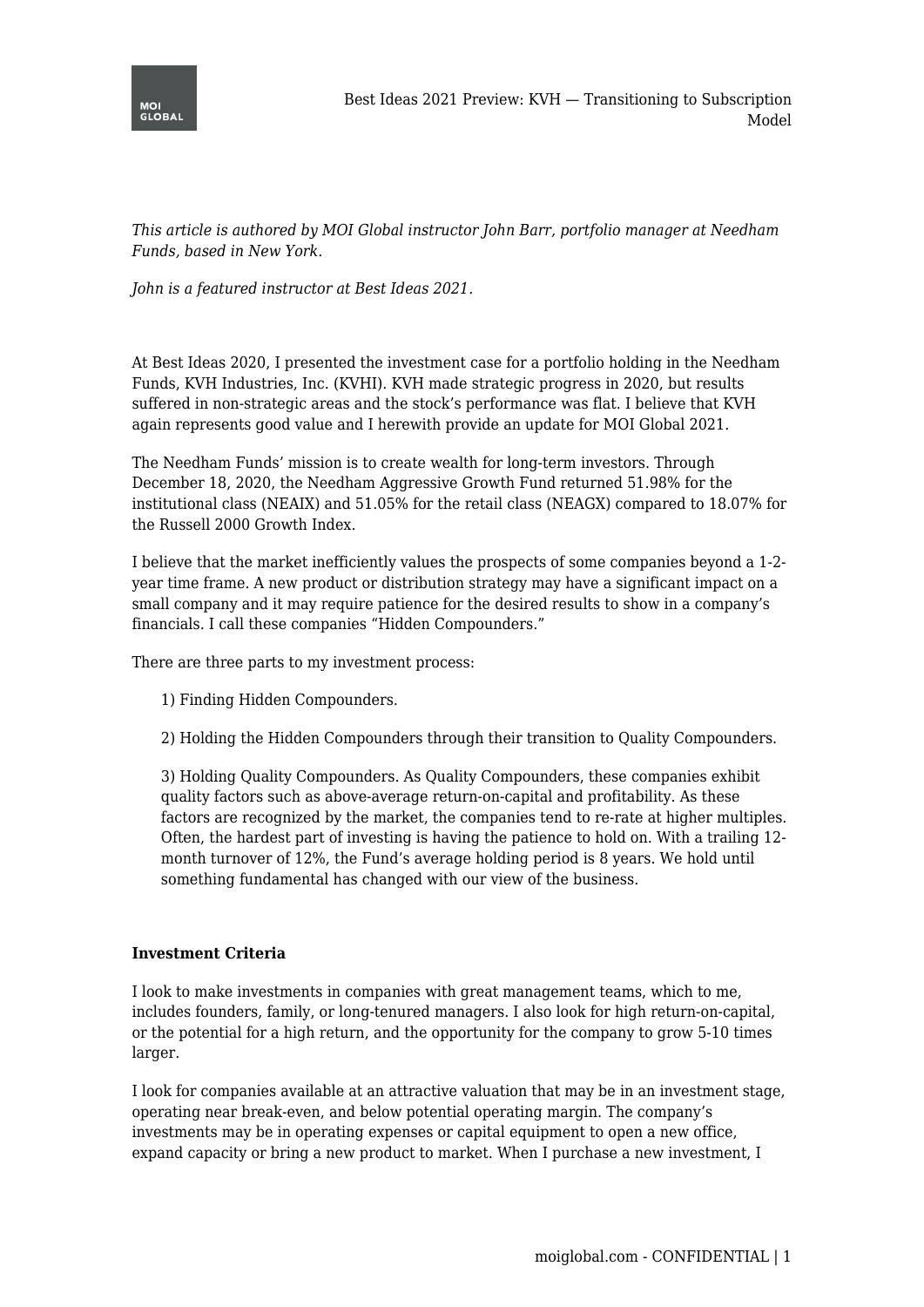

believe that financial results could come as soon as 6-12 months. However, investment periods may last longer than expected while the companies are making progress.

# **KVH Industries, Inc. (KVHI)**

KVH strives to improve the life of the seafarer and improve vessel operations. KVH's Connectivity-as-a-Service *Agile Plans* connects seafarers to their families and lives on shore. The new KVH Watch IoT offering enables remote monitoring and maintenance for the many critical and complex systems on ships. KVH also supplies assured navigation products for military and commercial customers on land and sea. Military vehicles and autonomous vehicles need to know where they are when GPS is not available or accurate.

KVH has a stock price near \$10 per share, a market capitalization of approximately \$200 million, \$41 million of cash, \$7 million of PPP debt that is likely to be forgiven and annual revenue of \$160 million. KVH went public in 1996.

# *The Upside Opportunity*

I believe KVH could earn \$1.50 to \$2 or more based on \$250 million of revenue, 45-50% gross margins and 15-20% operating margins. There could also be \$3-5 per share of cash. With a 15-20 multiple I can see a \$25 to \$45 stock price. The stock closed on December 18 at \$10.49.

KVH's AgilePlans and Watch Connectivity-as-a-Service could each contribute \$100 to \$200 million or more of revenue. Its photonic-integrated chip, fiber-optic gyroscope (FOG), tactical navigation system (TACNAV), and other products and services could contribute an additional \$50 to \$200 million of revenue.

As KVH addresses a number of large markets, it's possible that KVH could become an even larger company with even higher earnings per share. Of course, there is risk that these new products and services might not be adopted in scale and competitors could develop superior solutions. Revenue, earnings and stock price appreciation may not happen.

## *The Downside Risk*

Using sum of the parts, I believe KVH's downside could be \$11-12 per share.

KVH's inertial navigation business, including fiber-optic gyroscopes and TACNAV tactical navigation units has annual revenue of \$35-40 million and might attract a low-end defense industry multiple of 1.5x revenue, or \$50-60 million. Mobile connectivity service revenue of \$80-85 million could attract a low-end 1.0x multiple or \$80-85 million. KVH has another \$40-50 million of VSAT (very-small aperture antennae), TracVision TV antennae, video services, news service and digital compass revenue which could be worth another \$40-50 million. These elements total \$9-10 per share plus \$2.20 per share of net cash.

It has taken 4-5 years longer than I anticipated for KVH to develop a business model that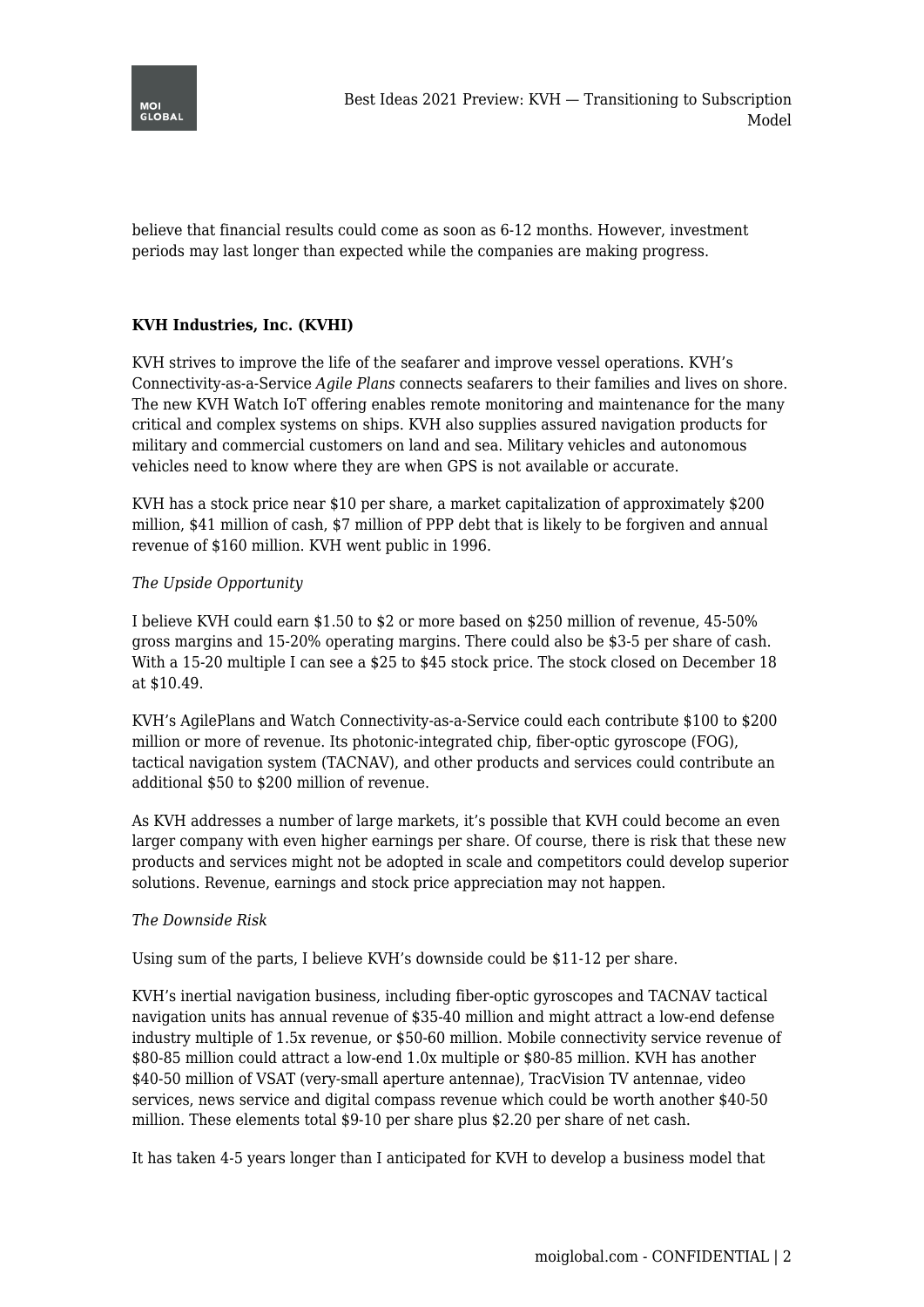

combines its communications technology and content.

One of KVH's satellite partners, SKY Perfect JSAT of Japan, invested \$4.5 million at \$11.95 per share, which was a 10% premium to the market price in February 2018. In November 2019, KVH's Board of Directors authorized repurchase of up to 1 million shares of the 18 million outstanding. These suggest that a smart industry participant and the company's board believe KVH represents value at \$11-12 per share.

Additionally, there is an activist investor involved with KVH. Vintage Capital Management holds a 9.3% stake that was disclosed in 2017. Vintage is a "value-oriented, operations focused private equity and public equity investor specializing in the defense, manufacturing… sectors with an over 20-year track record… We seek to invest in companies in which the transaction or the resulting application of our broad expertise can unlock substantial value rapidly."

In 2020, Bob Tavares joined KVH's Board of Directors. Mr. Tavares previously was appointed by Vintage Capital to serve as CEO of API Technologies, where he created significant shareholder value that resulted in a sale to private equity holders. We are enthusiastic about KVH's management team and strategy and believe Mr. Tavares brings a new perspective to the board room. Should KVH fail to execute on its business plan, we believe Vintage might push for sale of the company or structural changes to realize value.

# *When Might the Value in KVH Be Recognized?*

The skeptic might say that in 38 years of business, KVH's management has grown the business, but not created value for shareholders. Why should 2021 be any different?

In 2020, COVID-19 forced shutdowns that hurt several of KVH's product lines. Leisure and land-based TV antenna sales suffered. The NEWSlink service for the cruise industry and high-end hotels was down 50-70%. These are not strategic areas for the company.

2021 could be a year of revenue growth from the AgilePlans subscription service and the new PIC-based inertial navigation products. Longer-term, KVH Watch and fiber-optic gyroscopes for the autonomous vehicle market could address significant market opportunities. These all address markets that might be much larger than KVH's current market. We own the stock in anticipation of KVH addressing these markets and growing to be a much larger company over the years ahead. Investments like KVH take patience.

*Portfolio holdings subject to change. Needham Funds' ownership as percentage of net assets in KVHI as of 9/30/20: NEEGX: 4.30%; NEAGX: 5.47%; NESGX: 3.99%.*

*The information presented in this commentary is not intended as personalized investment advice and does not constitute a recommendation to buy or sell a particular security or other investments. This commentary is not an offer of the Needham Growth Fund, the Needham Aggressive Growth Fund and the Needham Small Cap Growth Fund. Shares are*